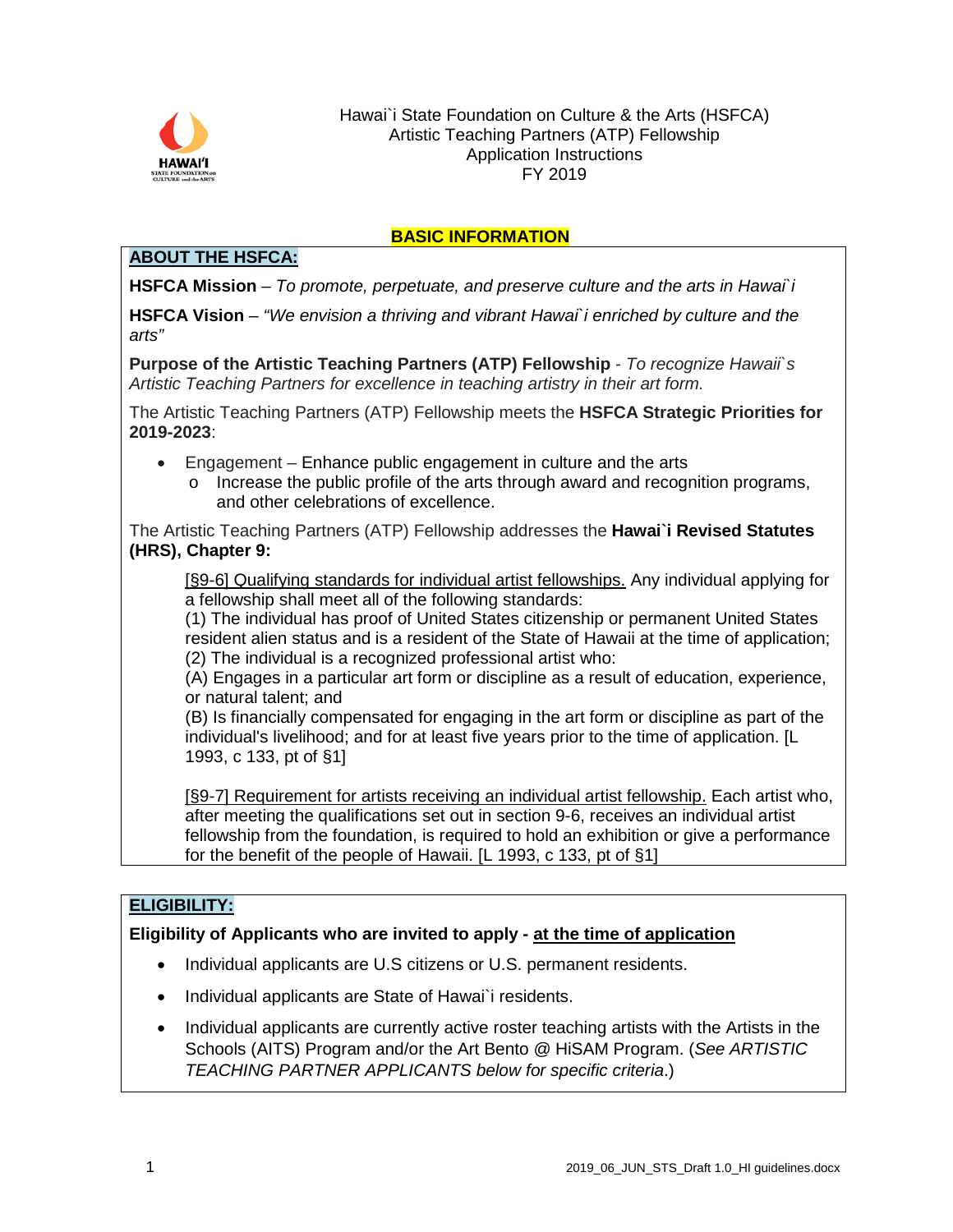

- Only one application per individual applicant  $-$  Individual ATP or individual with an ATP Organization.
- Individual applicants must be compliant with state procurement requirements.

Applicants or applications that are not eligible at the time of application will not be accepted.

## **STAFF CONTACT:**

For questions and application assistance:

Denise Miyahana, Arts Program Specialist Hawai`i State Foundation on Culture and the Arts<br>Phone: 808-586-0771 Email: denise mivahana Email: [denise.miyahana@hawaii.gov](mailto:vivien.lee@hawaii.gov)

Please let Denise know if you intend to apply, no later than November 30, 2018, for planning purposes.

# **APPLICATION POSTMARKED DEADLINE:**

**Tuesday January 15, 2019** by **11:59 pm HST -** postmarked due date and time, for mail or email.

#### *Mail address for mailing:*

Denise Miyahana, Arts Program Specialist Hawai'i State Foundation on Culture and the Arts 250 South Hotel St., 2<sup>nd</sup> floor Honolulu, Hawai'i 96813

#### *Email address for emailing:*

denise.miyahana@hawaii.gov

Complete set of application materials per these instructions are required. Any required application materials not received or postmarked by the application due date and time will not be accepted.

If you mail your application materials, you do not need to mail the application via express or private carrier. It is a postmarked deadline, so you can use regular mail.

Do Not fax any of your application materials. Faxed materials will not be accepted.

**Applications received after the postmarked deadline will not be accepted**.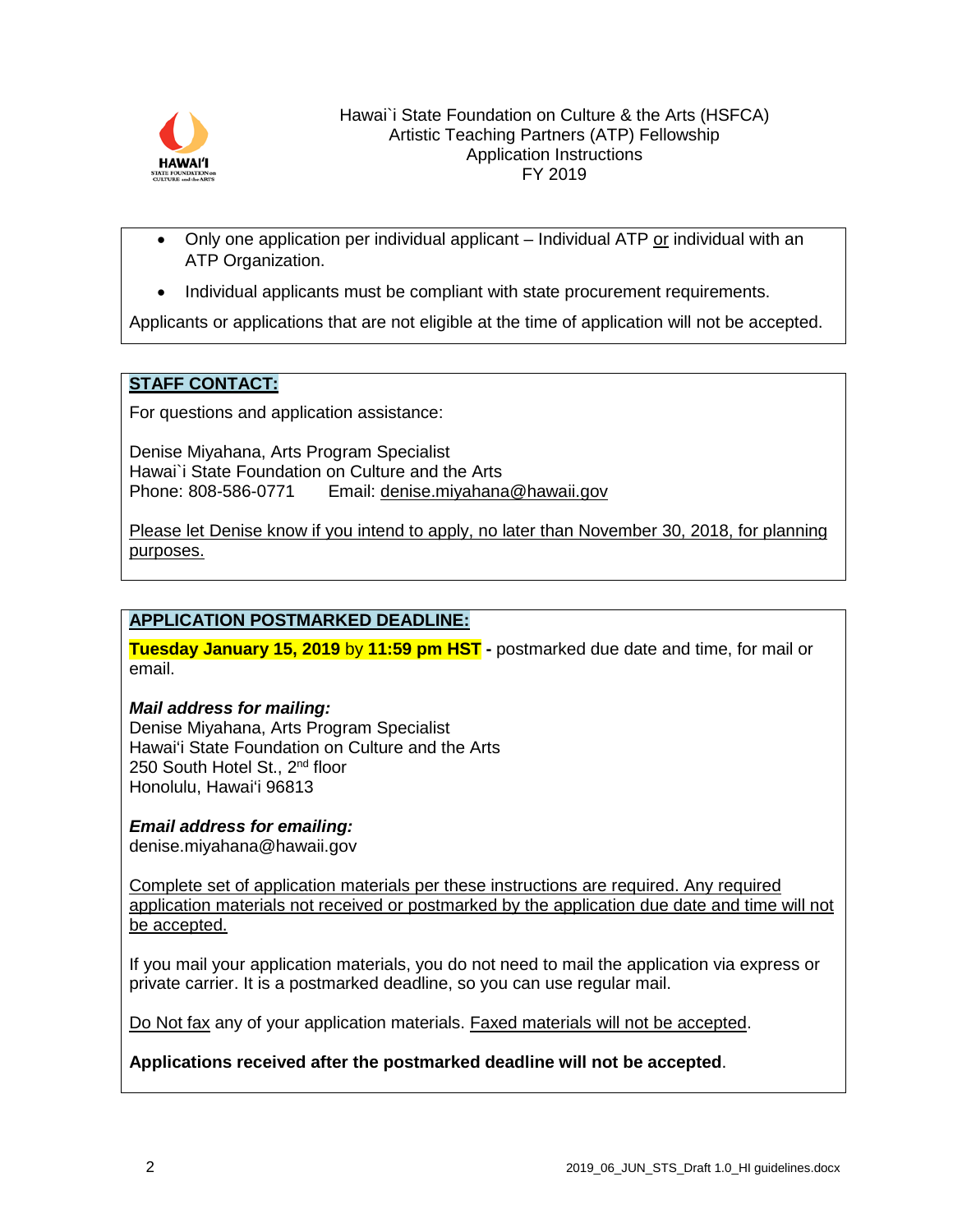

## **ATP FELLOWSHIP TIMEFRAME:**

These are the approximate benchmark dates:

- November 2018 Disseminate application information and materials to eligible ATP
- November 30, 2018 Notify HSFCA about intent to apply
- Tuesday January 15, 2019 Postmarked DEADLINE for all applications
- February 2019 Panel meeting for review of applications for funding recommendations
- March 2019 Board of Commissioners discuss and review funding recommendations; approve funding pending availability of funds
- May/June 2019 Official notification to ATP fellows, pending availability of funds
- June 10, 2019 Last day to encumber fellowship funds
- July 1, 2019 through June 30, 2020 ATP Fellowship implementation period; public presentation
- June 30, 2020 Final report to HSFCA

#### **ARTISTIC TEACHING PARTNERS APPLICANTS**

### **TEACHING ARTISTS ARE:**

Teaching artists are ARTISTS with a passion for teaching with their art form, who are highly skilled in both their art form and as arts educators in the classroom.

This fellowship is about YOU, not your students or trainees, or your arts colleagues and organization.

#### **FOR INDIVIDUALS:**

The Artistic Teaching Partners Fellowship is for ATP AITS Roster individuals who are invited to apply:

- ATP individuals, or
- Individuals who are on an ATP Organization roster for AITS arts residencies.

#### **CRITERIA FOR WHO IS INVITED TO APPLY:**

- Individual ATP on the current SY2019 Artistic Teaching Partners roster.
	- o Who have applied for at least one AITS grant for five (5) consecutive years from SY 2014 through SY 2018. HSFCA maintains information for this since this is an ATP requirement to remain active on the AITS roster.

#### *AND/OR*

o Who have conducted residencies with the Art Bento @ HiSAM Program for five (5) consecutive years from SY 2014 through SY 2018.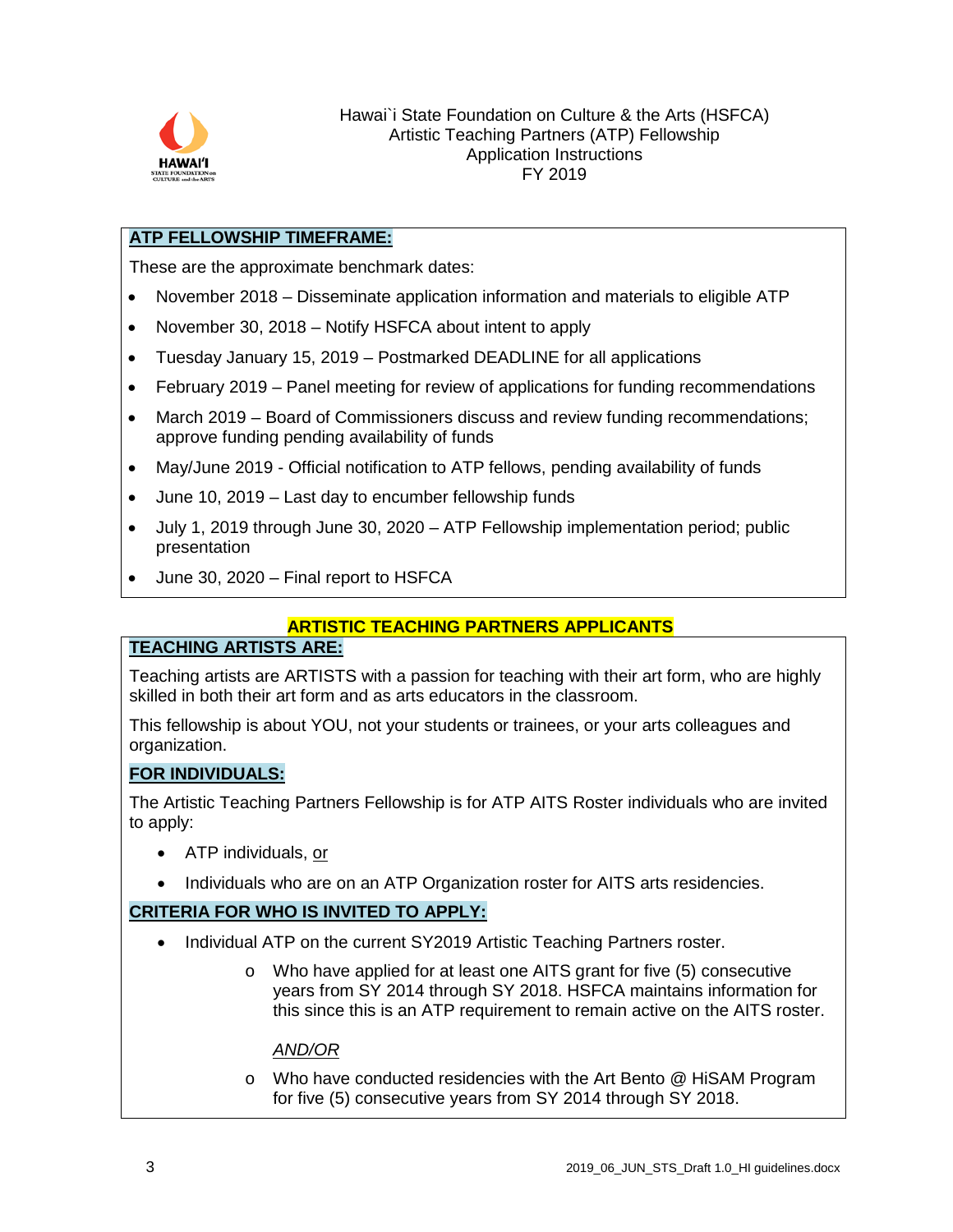

- Individuals who are on their ATP Organization roster, for the current SY2019 Artistic Teaching Partners roster.
	- o ATP Organizations that have applied for at least one AITS grant for five (5) consecutive years from SY 2014 through SY 2018. HSFCA maintains information for this since this is an ATP requirement to remain active on the AITS roster,

# *AND*

o The Individual teaching artist must have been active on the ATP Organization roster for five (5) consecutive years from SY 2014 through SY 2018.

# **ADDITIONAL CONSIDERATIONS:**

• ATP Individual or ATP Organization required attendance at a professional development workshop for teaching artists for five (5) consecutive years from 2014 through 2018. HSFCA maintains information for this since this is an ATP requirement to remain active on the AITS roster. *Note: ATP Organizations have the discretion to select the teaching artists on their AITS roster who will attend the HSFCA TA PD such as the annual Teaching Artists Institute (TAI) and be the ATP Organization representative. As such, individual teaching artists on ATP Organization rosters will not be penalized if they were not the representative to attend all of the TAI from 2014 through 2018.*

HSFCA also maintains information for all professional development workshops for teaching artists and classroom teachers that we have funded. This relates to our role with the ARTS FIRST Partnership and the Arts Education federal funds that we receive from the National Endowment for the Arts to support these PD workshops. The information includes:

- ATP attendance (individual ATP, individuals on ATP Organization rosters), within the five (5) year period of January 1, 2014 through December 31, 2018 - who attended workshops.
- Presenters/trainers who are Individual ATP or individuals on ATP Organization rosters), within the five (5) year period of January 1, 2014 through December 31, 2018 - who presented/trained/instructed/mentored at least once in at least one of the professional development workshops. This includes the TAAPP – Teaching Artist Apprentice Pilot Project.

# **ABOUT FUNDING**

# **HOW THE ARTISTIC TEACHING PARTNERS FELLOWSHIP IS FUNDED:**

HSFCA received a special FY 2019 general fund appropriation from the Legislature of the State of Hawai`i for recognition of individual artists in Hawai`i per HRS Chapter 9. The funds will be used for nominal program operations and for fellowship grants to the artist recipients,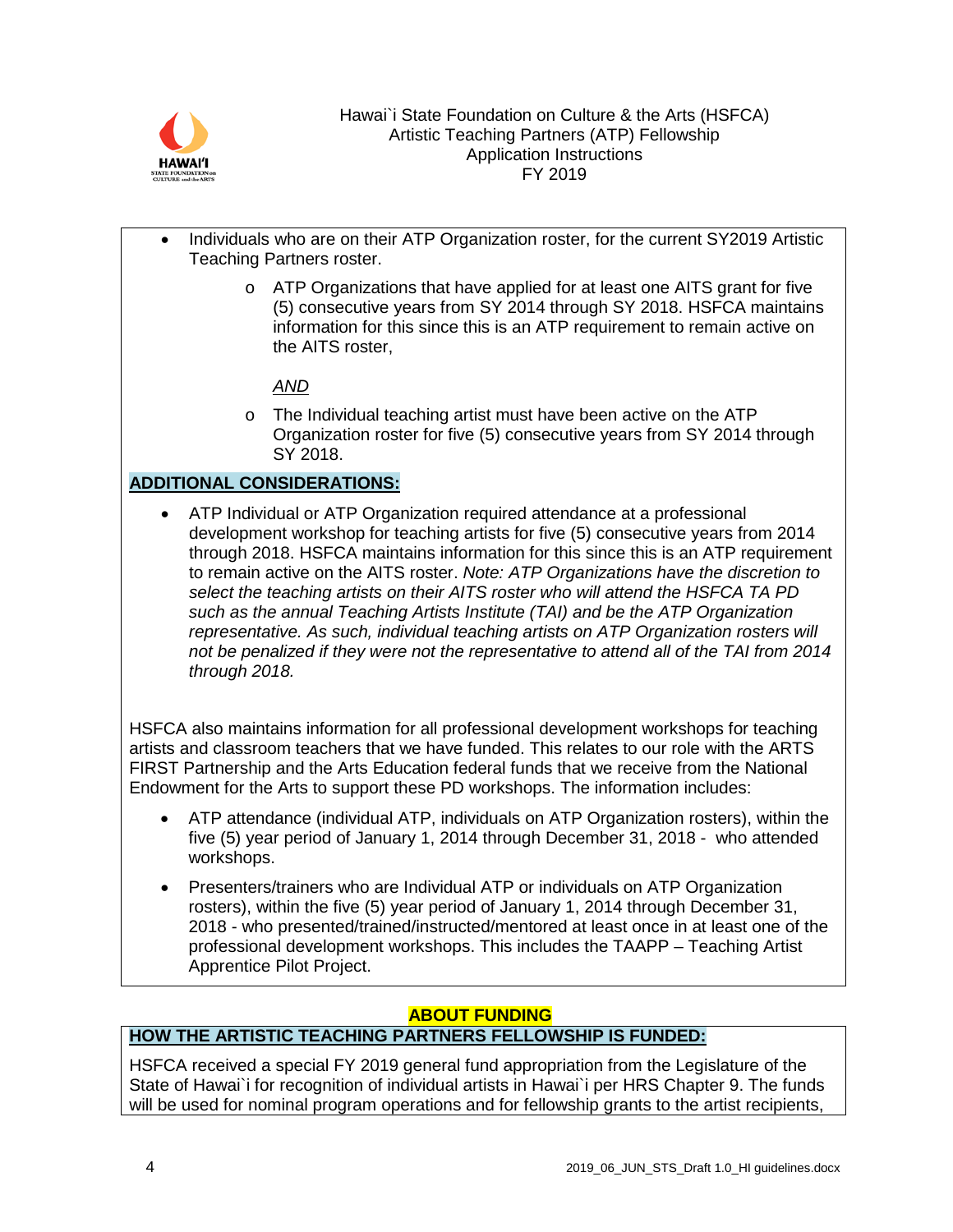

to be encumbered in FY 2019.

# **FELLOWSHIP AMOUNT:**

The fellowship amount will be determined in the panel meeting. It is estimated to be between \$5,000 and \$10,000 per recipient.

### **STATE FISCAL REQUIREMENTS FOR FELLOWSHIP RECIPIENTS:**

This information is provided so that you know what the fiscal expectations are, if you are selected for an ATP Fellowship.

Once a fellowship is awarded - in order to receive the fellowship, these are the forms that fellowship recipients will either need to sign and submit, or fill out and submit:

• Memorandum of Agreement Between the State Foundation of Culture and the Arts (SFCA) and YOUR NAME (contractor)



• IRS form W9 – Request for Taxpayer Identification Number and Certification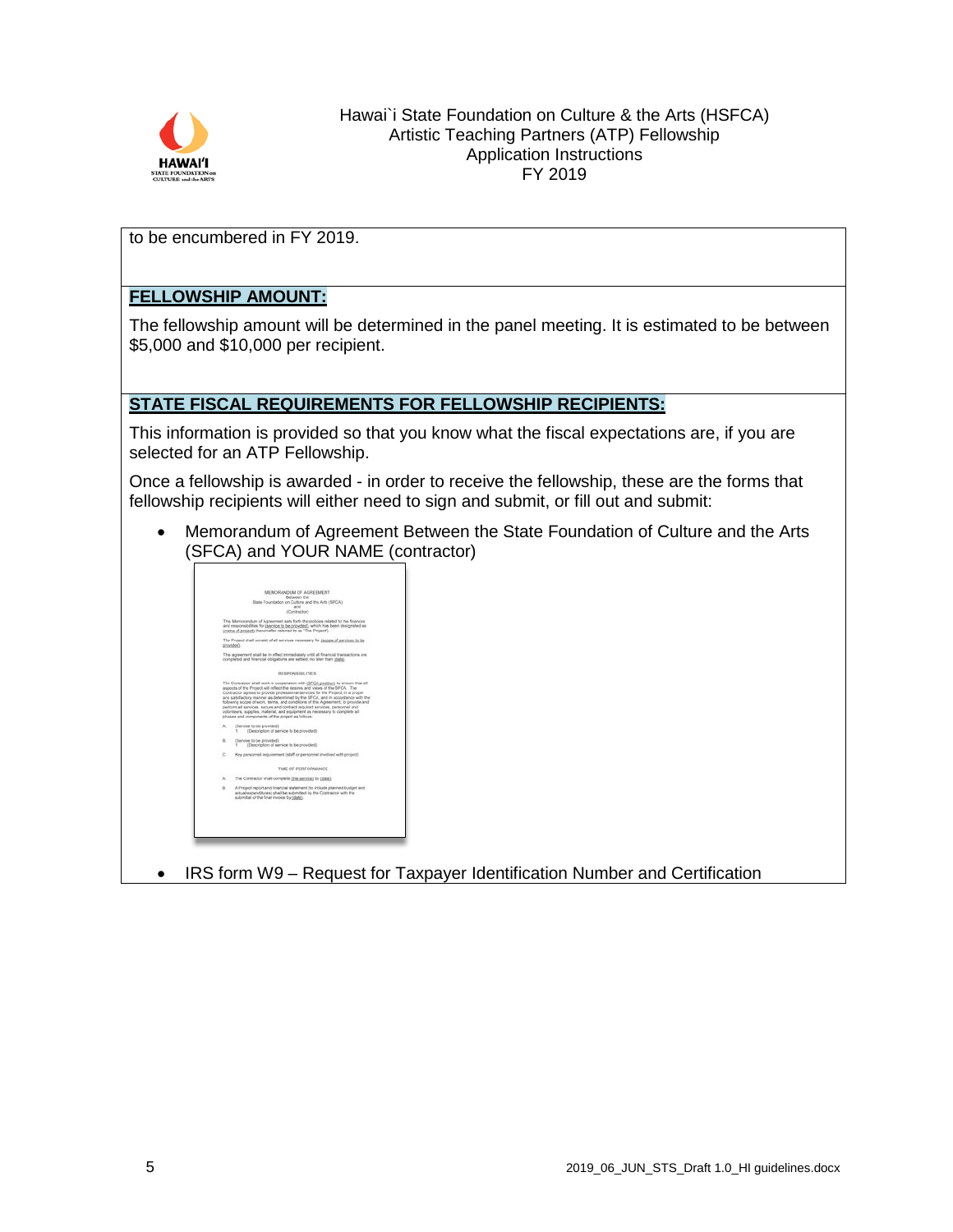

| $W-9$<br>Request for Taxpayer<br>Identification Number and Certification<br>. Go is over its profilement for extractions and the television. The contraction<br>Children prochoosed published Tablett Col. (1974)<br>Management Collective Detection Discover Character<br>that the de conciliance of all community. And any other the former of the second state of the second state of<br>the form of the second state of the second state of the second state of the second state of the second state o<br>t<br>One base introduced at an a subset of the introduced<br>City and an IV are<br>Bake 1 Its account 2 in three fact you want, and the materialism by the 1, they was this inject and   Employs blockholded mother<br><b>CELL</b> Certification<br>Look profits of project (with the<br>ment of weiched property, certaintent of debt, color Bushore II, an influituer retrainent arrangement<br>Avoidance, pou are not required to sign the continental, tud you must provide plur (corrent TIN) fixe<br>Spr. Income<br>$\pi$ year of<br>the logarithmic in it is the majorator with a TPC year that an<br>good in notation and with many direction in the following correst<br>and<br>the William com-<br>State of Hawaii Employee/Employer Relationship Determination<br>STATE OF HAWAI EMPLOYEE/EMPLOYER RELATIONSHIP DETERMINATION<br>Name<br>Pariod of Service:<br>Type of Service<br>.<br>Al marked apaces must be completed. (Incomplete forms will be returned.)<br>Al forms must be agread and dated by the responsible Diale employee acquiring the services.<br>333 52 55<br>build the department control or direct the institution providing services as to<br>t. hun, loake, ed nefod fie ndietal is to the world.<br>$\begin{array}{ccc} \square & \square & \square & \square \\ \square & \square & \square & \square \end{array}$ 2. povietn of apples, took at equipments fie individual!<br>3. determination of whether or what workers the individual may have to sensit $\Box \qquad \Box \qquad \Box$<br>$\begin{array}{cccc} \text{N} & \text{non-} \text{C} & \text{non-} \text{C} & \text{non-} \text{C} & \text{N} & \text{N} & \text{N} & \text{N} & \text{N} & \text{N} \\ \text{N} & \text{N} & \text{N} & \text{N} & \text{N} & \text{N} & \text{N} & \text{N} & \text{N} & \text{N} & \text{N} & \text{N} & \text{N} & \text{N} \\ \text{N} & \text{N} & \text{N} & \text{N} & \text{N} & \text{N} & \text{N} & \text{N} & \text{$<br><b>Finanzial Control</b><br>atemine if the department will have right to direct or continuit the business<br>ad aspects of the individual's services to the department, would the individual<br>1. Your unversions<br>of experies in the performance of the section $\Box$<br>$\Box \qquad \Box \qquad \Box$<br>$\Box$<br>Fasci w dome a main school a skill<br>$\label{eq:opt1} \text{graph 1 of 2} \qquad \qquad \text{with dimensionless}$ |  |
|------------------------------------------------------------------------------------------------------------------------------------------------------------------------------------------------------------------------------------------------------------------------------------------------------------------------------------------------------------------------------------------------------------------------------------------------------------------------------------------------------------------------------------------------------------------------------------------------------------------------------------------------------------------------------------------------------------------------------------------------------------------------------------------------------------------------------------------------------------------------------------------------------------------------------------------------------------------------------------------------------------------------------------------------------------------------------------------------------------------------------------------------------------------------------------------------------------------------------------------------------------------------------------------------------------------------------------------------------------------------------------------------------------------------------------------------------------------------------------------------------------------------------------------------------------------------------------------------------------------------------------------------------------------------------------------------------------------------------------------------------------------------------------------------------------------------------------------------------------------------------------------------------------------------------------------------------------------------------------------------------------------------------------------------------------------------------------------------------------------------------------------------------------------------------------------------------------------------------------------------------------------------------------------------------------------------------------------------------------------------------------------------------------------------------------------------------------------------------------------------------------------------------------------------------------------------------------------------------------------------------------------------------------------------------------------------------------------------------------------------------------------------------------------------------------------------------------------------------------------------------------------------------------------------------------|--|
|                                                                                                                                                                                                                                                                                                                                                                                                                                                                                                                                                                                                                                                                                                                                                                                                                                                                                                                                                                                                                                                                                                                                                                                                                                                                                                                                                                                                                                                                                                                                                                                                                                                                                                                                                                                                                                                                                                                                                                                                                                                                                                                                                                                                                                                                                                                                                                                                                                                                                                                                                                                                                                                                                                                                                                                                                                                                                                                                    |  |
|                                                                                                                                                                                                                                                                                                                                                                                                                                                                                                                                                                                                                                                                                                                                                                                                                                                                                                                                                                                                                                                                                                                                                                                                                                                                                                                                                                                                                                                                                                                                                                                                                                                                                                                                                                                                                                                                                                                                                                                                                                                                                                                                                                                                                                                                                                                                                                                                                                                                                                                                                                                                                                                                                                                                                                                                                                                                                                                                    |  |
|                                                                                                                                                                                                                                                                                                                                                                                                                                                                                                                                                                                                                                                                                                                                                                                                                                                                                                                                                                                                                                                                                                                                                                                                                                                                                                                                                                                                                                                                                                                                                                                                                                                                                                                                                                                                                                                                                                                                                                                                                                                                                                                                                                                                                                                                                                                                                                                                                                                                                                                                                                                                                                                                                                                                                                                                                                                                                                                                    |  |
|                                                                                                                                                                                                                                                                                                                                                                                                                                                                                                                                                                                                                                                                                                                                                                                                                                                                                                                                                                                                                                                                                                                                                                                                                                                                                                                                                                                                                                                                                                                                                                                                                                                                                                                                                                                                                                                                                                                                                                                                                                                                                                                                                                                                                                                                                                                                                                                                                                                                                                                                                                                                                                                                                                                                                                                                                                                                                                                                    |  |
|                                                                                                                                                                                                                                                                                                                                                                                                                                                                                                                                                                                                                                                                                                                                                                                                                                                                                                                                                                                                                                                                                                                                                                                                                                                                                                                                                                                                                                                                                                                                                                                                                                                                                                                                                                                                                                                                                                                                                                                                                                                                                                                                                                                                                                                                                                                                                                                                                                                                                                                                                                                                                                                                                                                                                                                                                                                                                                                                    |  |
|                                                                                                                                                                                                                                                                                                                                                                                                                                                                                                                                                                                                                                                                                                                                                                                                                                                                                                                                                                                                                                                                                                                                                                                                                                                                                                                                                                                                                                                                                                                                                                                                                                                                                                                                                                                                                                                                                                                                                                                                                                                                                                                                                                                                                                                                                                                                                                                                                                                                                                                                                                                                                                                                                                                                                                                                                                                                                                                                    |  |
|                                                                                                                                                                                                                                                                                                                                                                                                                                                                                                                                                                                                                                                                                                                                                                                                                                                                                                                                                                                                                                                                                                                                                                                                                                                                                                                                                                                                                                                                                                                                                                                                                                                                                                                                                                                                                                                                                                                                                                                                                                                                                                                                                                                                                                                                                                                                                                                                                                                                                                                                                                                                                                                                                                                                                                                                                                                                                                                                    |  |
|                                                                                                                                                                                                                                                                                                                                                                                                                                                                                                                                                                                                                                                                                                                                                                                                                                                                                                                                                                                                                                                                                                                                                                                                                                                                                                                                                                                                                                                                                                                                                                                                                                                                                                                                                                                                                                                                                                                                                                                                                                                                                                                                                                                                                                                                                                                                                                                                                                                                                                                                                                                                                                                                                                                                                                                                                                                                                                                                    |  |
|                                                                                                                                                                                                                                                                                                                                                                                                                                                                                                                                                                                                                                                                                                                                                                                                                                                                                                                                                                                                                                                                                                                                                                                                                                                                                                                                                                                                                                                                                                                                                                                                                                                                                                                                                                                                                                                                                                                                                                                                                                                                                                                                                                                                                                                                                                                                                                                                                                                                                                                                                                                                                                                                                                                                                                                                                                                                                                                                    |  |
|                                                                                                                                                                                                                                                                                                                                                                                                                                                                                                                                                                                                                                                                                                                                                                                                                                                                                                                                                                                                                                                                                                                                                                                                                                                                                                                                                                                                                                                                                                                                                                                                                                                                                                                                                                                                                                                                                                                                                                                                                                                                                                                                                                                                                                                                                                                                                                                                                                                                                                                                                                                                                                                                                                                                                                                                                                                                                                                                    |  |
|                                                                                                                                                                                                                                                                                                                                                                                                                                                                                                                                                                                                                                                                                                                                                                                                                                                                                                                                                                                                                                                                                                                                                                                                                                                                                                                                                                                                                                                                                                                                                                                                                                                                                                                                                                                                                                                                                                                                                                                                                                                                                                                                                                                                                                                                                                                                                                                                                                                                                                                                                                                                                                                                                                                                                                                                                                                                                                                                    |  |
|                                                                                                                                                                                                                                                                                                                                                                                                                                                                                                                                                                                                                                                                                                                                                                                                                                                                                                                                                                                                                                                                                                                                                                                                                                                                                                                                                                                                                                                                                                                                                                                                                                                                                                                                                                                                                                                                                                                                                                                                                                                                                                                                                                                                                                                                                                                                                                                                                                                                                                                                                                                                                                                                                                                                                                                                                                                                                                                                    |  |
|                                                                                                                                                                                                                                                                                                                                                                                                                                                                                                                                                                                                                                                                                                                                                                                                                                                                                                                                                                                                                                                                                                                                                                                                                                                                                                                                                                                                                                                                                                                                                                                                                                                                                                                                                                                                                                                                                                                                                                                                                                                                                                                                                                                                                                                                                                                                                                                                                                                                                                                                                                                                                                                                                                                                                                                                                                                                                                                                    |  |
|                                                                                                                                                                                                                                                                                                                                                                                                                                                                                                                                                                                                                                                                                                                                                                                                                                                                                                                                                                                                                                                                                                                                                                                                                                                                                                                                                                                                                                                                                                                                                                                                                                                                                                                                                                                                                                                                                                                                                                                                                                                                                                                                                                                                                                                                                                                                                                                                                                                                                                                                                                                                                                                                                                                                                                                                                                                                                                                                    |  |
|                                                                                                                                                                                                                                                                                                                                                                                                                                                                                                                                                                                                                                                                                                                                                                                                                                                                                                                                                                                                                                                                                                                                                                                                                                                                                                                                                                                                                                                                                                                                                                                                                                                                                                                                                                                                                                                                                                                                                                                                                                                                                                                                                                                                                                                                                                                                                                                                                                                                                                                                                                                                                                                                                                                                                                                                                                                                                                                                    |  |
|                                                                                                                                                                                                                                                                                                                                                                                                                                                                                                                                                                                                                                                                                                                                                                                                                                                                                                                                                                                                                                                                                                                                                                                                                                                                                                                                                                                                                                                                                                                                                                                                                                                                                                                                                                                                                                                                                                                                                                                                                                                                                                                                                                                                                                                                                                                                                                                                                                                                                                                                                                                                                                                                                                                                                                                                                                                                                                                                    |  |
|                                                                                                                                                                                                                                                                                                                                                                                                                                                                                                                                                                                                                                                                                                                                                                                                                                                                                                                                                                                                                                                                                                                                                                                                                                                                                                                                                                                                                                                                                                                                                                                                                                                                                                                                                                                                                                                                                                                                                                                                                                                                                                                                                                                                                                                                                                                                                                                                                                                                                                                                                                                                                                                                                                                                                                                                                                                                                                                                    |  |
|                                                                                                                                                                                                                                                                                                                                                                                                                                                                                                                                                                                                                                                                                                                                                                                                                                                                                                                                                                                                                                                                                                                                                                                                                                                                                                                                                                                                                                                                                                                                                                                                                                                                                                                                                                                                                                                                                                                                                                                                                                                                                                                                                                                                                                                                                                                                                                                                                                                                                                                                                                                                                                                                                                                                                                                                                                                                                                                                    |  |
|                                                                                                                                                                                                                                                                                                                                                                                                                                                                                                                                                                                                                                                                                                                                                                                                                                                                                                                                                                                                                                                                                                                                                                                                                                                                                                                                                                                                                                                                                                                                                                                                                                                                                                                                                                                                                                                                                                                                                                                                                                                                                                                                                                                                                                                                                                                                                                                                                                                                                                                                                                                                                                                                                                                                                                                                                                                                                                                                    |  |
|                                                                                                                                                                                                                                                                                                                                                                                                                                                                                                                                                                                                                                                                                                                                                                                                                                                                                                                                                                                                                                                                                                                                                                                                                                                                                                                                                                                                                                                                                                                                                                                                                                                                                                                                                                                                                                                                                                                                                                                                                                                                                                                                                                                                                                                                                                                                                                                                                                                                                                                                                                                                                                                                                                                                                                                                                                                                                                                                    |  |
|                                                                                                                                                                                                                                                                                                                                                                                                                                                                                                                                                                                                                                                                                                                                                                                                                                                                                                                                                                                                                                                                                                                                                                                                                                                                                                                                                                                                                                                                                                                                                                                                                                                                                                                                                                                                                                                                                                                                                                                                                                                                                                                                                                                                                                                                                                                                                                                                                                                                                                                                                                                                                                                                                                                                                                                                                                                                                                                                    |  |
|                                                                                                                                                                                                                                                                                                                                                                                                                                                                                                                                                                                                                                                                                                                                                                                                                                                                                                                                                                                                                                                                                                                                                                                                                                                                                                                                                                                                                                                                                                                                                                                                                                                                                                                                                                                                                                                                                                                                                                                                                                                                                                                                                                                                                                                                                                                                                                                                                                                                                                                                                                                                                                                                                                                                                                                                                                                                                                                                    |  |
|                                                                                                                                                                                                                                                                                                                                                                                                                                                                                                                                                                                                                                                                                                                                                                                                                                                                                                                                                                                                                                                                                                                                                                                                                                                                                                                                                                                                                                                                                                                                                                                                                                                                                                                                                                                                                                                                                                                                                                                                                                                                                                                                                                                                                                                                                                                                                                                                                                                                                                                                                                                                                                                                                                                                                                                                                                                                                                                                    |  |
|                                                                                                                                                                                                                                                                                                                                                                                                                                                                                                                                                                                                                                                                                                                                                                                                                                                                                                                                                                                                                                                                                                                                                                                                                                                                                                                                                                                                                                                                                                                                                                                                                                                                                                                                                                                                                                                                                                                                                                                                                                                                                                                                                                                                                                                                                                                                                                                                                                                                                                                                                                                                                                                                                                                                                                                                                                                                                                                                    |  |
|                                                                                                                                                                                                                                                                                                                                                                                                                                                                                                                                                                                                                                                                                                                                                                                                                                                                                                                                                                                                                                                                                                                                                                                                                                                                                                                                                                                                                                                                                                                                                                                                                                                                                                                                                                                                                                                                                                                                                                                                                                                                                                                                                                                                                                                                                                                                                                                                                                                                                                                                                                                                                                                                                                                                                                                                                                                                                                                                    |  |
| State of Hawaii State Procurement Office Certificate of Vendor Compliance from<br>Hawaii Compliance Express<br>(https://vendors.ehawaii.gov/hce/splash/welcome.html;jsessionid=DF2C0F43F675A2<br>E6CB655A7FAA5DD0DA.prodapp1)<br>It costs \$12 per year and you must register online with Hawaii Compliance Express.                                                                                                                                                                                                                                                                                                                                                                                                                                                                                                                                                                                                                                                                                                                                                                                                                                                                                                                                                                                                                                                                                                                                                                                                                                                                                                                                                                                                                                                                                                                                                                                                                                                                                                                                                                                                                                                                                                                                                                                                                                                                                                                                                                                                                                                                                                                                                                                                                                                                                                                                                                                                               |  |
|                                                                                                                                                                                                                                                                                                                                                                                                                                                                                                                                                                                                                                                                                                                                                                                                                                                                                                                                                                                                                                                                                                                                                                                                                                                                                                                                                                                                                                                                                                                                                                                                                                                                                                                                                                                                                                                                                                                                                                                                                                                                                                                                                                                                                                                                                                                                                                                                                                                                                                                                                                                                                                                                                                                                                                                                                                                                                                                                    |  |
| You do not need to register with Hawaii Compliance Express to submit this ATP<br>Fellowship application. If you are selected, then you would need to register.                                                                                                                                                                                                                                                                                                                                                                                                                                                                                                                                                                                                                                                                                                                                                                                                                                                                                                                                                                                                                                                                                                                                                                                                                                                                                                                                                                                                                                                                                                                                                                                                                                                                                                                                                                                                                                                                                                                                                                                                                                                                                                                                                                                                                                                                                                                                                                                                                                                                                                                                                                                                                                                                                                                                                                     |  |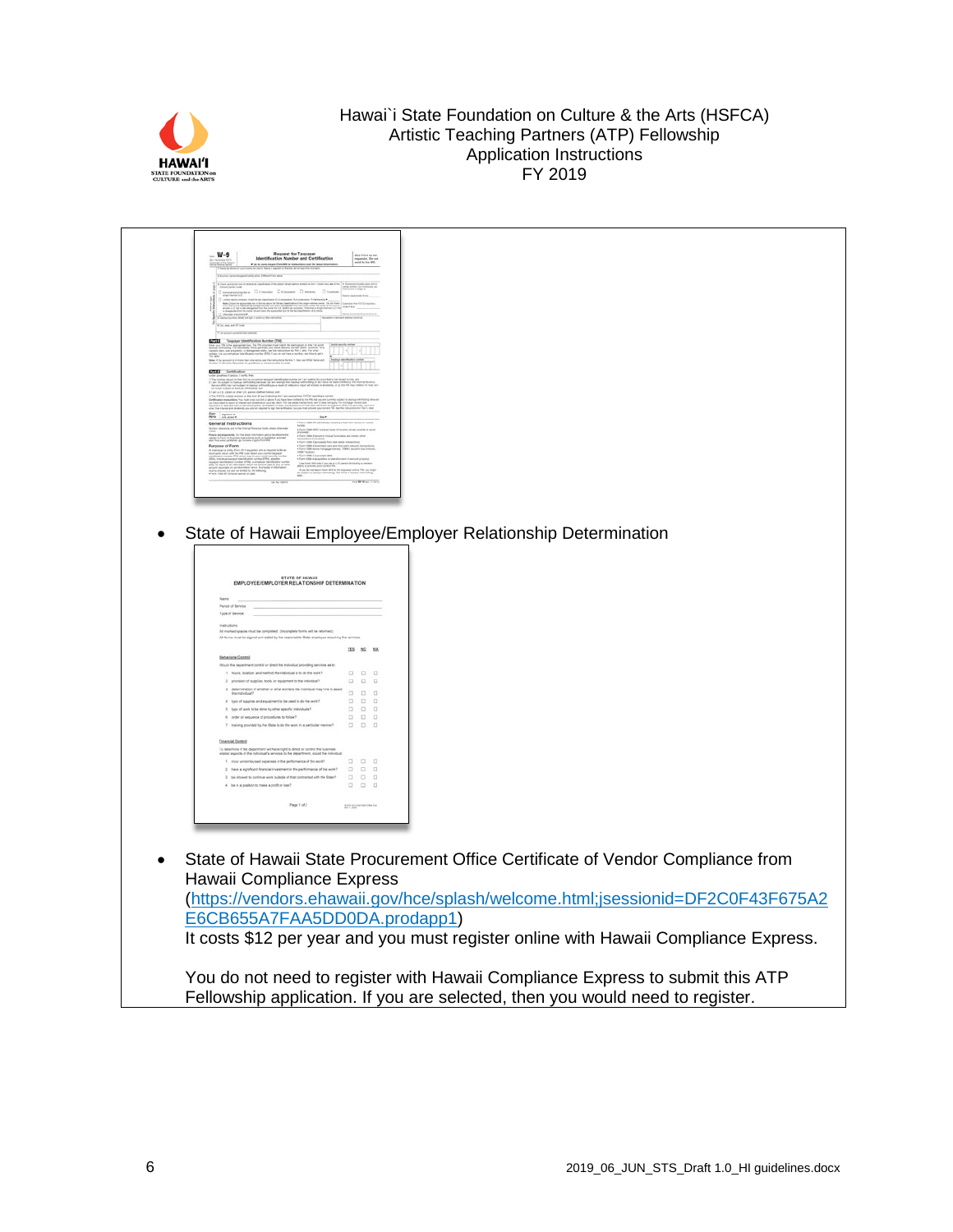



Note: state procurement compliance for individuals is basically – are you up-to-date with your tax obligations, i.e. federal taxes, state income taxes, and state GET. Up-todate means ALL of it, not just the current year or the last year.

For payment of the fellowship, SFCA fiscal will issue a Purchase Order (PO), after which you will need to submit an Invoice.

# **APPLICATION REQUIREMENTS**

# **REQUIRED APPLICATION MATERIALS:**

The **required application materials** are listed as follows:

- ATP Fellow Applicant Form.
- ATP Fellow Certification Form.
- ATP Fellow Letter of Reference Form.

Application materials will be emailed to ATP who are invited to apply, from [denise.miyahana@hawaii.gov](mailto:denise.miyahana@hawaii.gov)

# **WHAT YOU DO & DO NOT NEED TO SUBMIT:**

**DO** submit:

- Application forms (see above).
- Optional resume or CV for the period January 1, 2014 through December 31, 2018.
- Optional one compelling photo (pdf page) of an artwork (for visual artists) or of you performing (performing artists).

**DO NOT** submit:

- Any work sample media (physical or electronic).
- Printed materials.
- Anything else.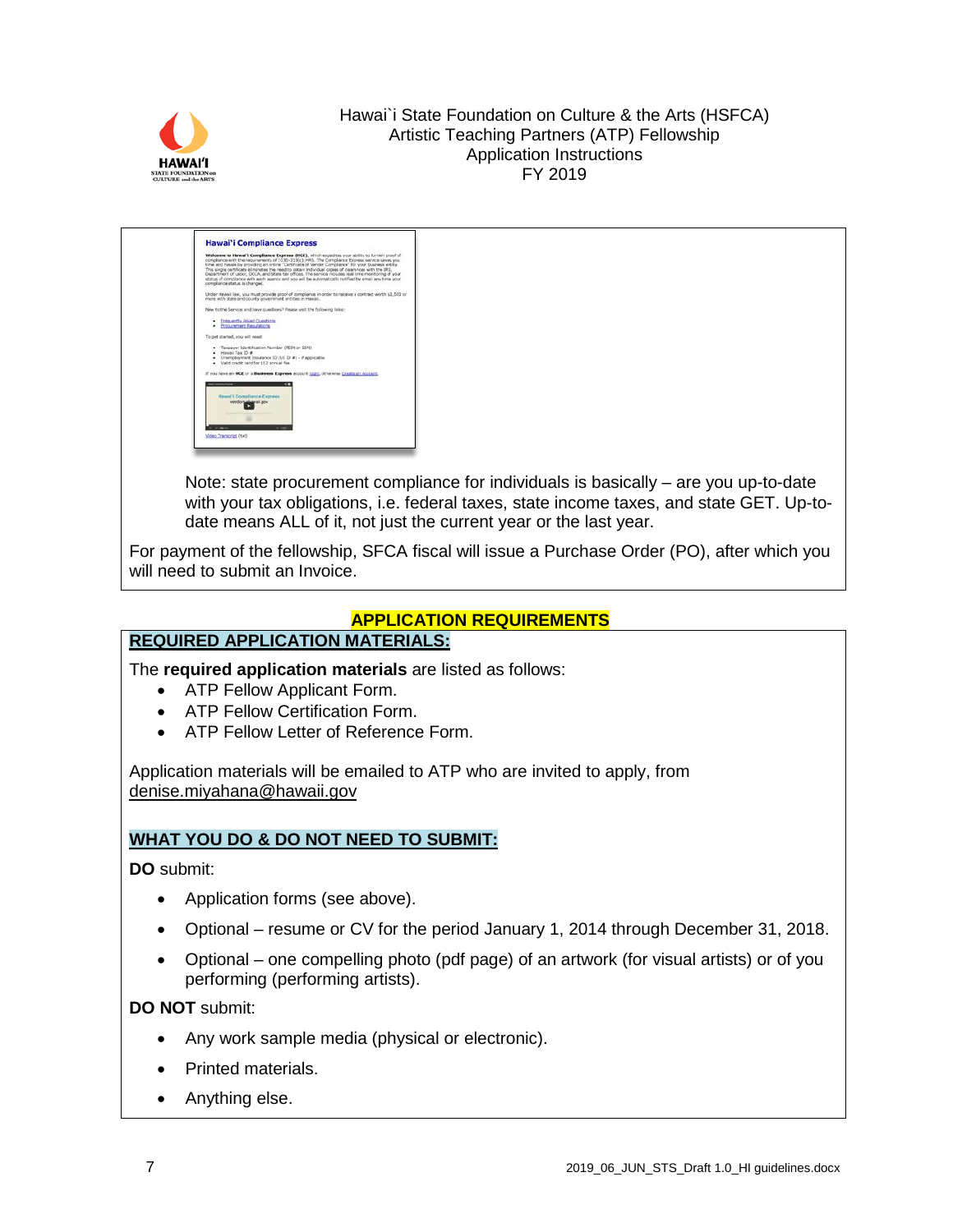

#### **APPLICATION CONDITIONS:**

*(applications must meet the following conditions to be accepted)*

- All application materials must be submitted by the **postmarked deadline** of Tuesday January 15, 2019, or emailed by 11:59 pm HST on Tuesday January 15, 2019. Any missing information or materials that are required by the postmarked deadline means the application is incomplete. Incomplete applications will not be accepted (see *REQUIRED APPLICATION MATERIALS* above).
- All applicants and applications must be **eligible** (*see ELIGIBILITY above*).

# **INSTRUCTIONS FOR FILLING OUT APPLICATION FORMS**

## **APPLICATION PACKAGE PREPARATION:**

The application forms are all writable Word.doc. The boxes expand as you type.

Word processing: Use a legible font such as Times Roman or Arial, and font size 10 to 12.

Since we need to make copies of your application for panel review:

- **Do Not** staple your application and support materials.
- **Do Not** bind your application and support materials, i.e. no 3-ring binders, folios or pockets, plastic sleeves, etc.

If you email the completed application:

- You can email the word documents, AND/OR
- You can email pdfs of the word documents

If you scan your documents, please be sure that the scans are easy to read (ps – no ugly scans).

## **APPLICANT FORM:**

- **Contact information**: Phone is your preferred daytime phone number.
- About your Artistry and Teaching Artist Practice. The period under consideration is the past five (5) years, i.e. January 1, 2014 through December 31, 2018. Because we have kept records pertaining to the AITS applications and grants and the ARTS FIRST professional development, you do not need to provide AITS information. It's the other wonderful work that you have done that we would like to know about.
- We have three questions relating to your artistry and teaching artist practice and what you have accomplished – whether in the state or out-of-state (yes, international is ok). Tell us about your artistry, what do you do, and how you have kept actively learning and doing your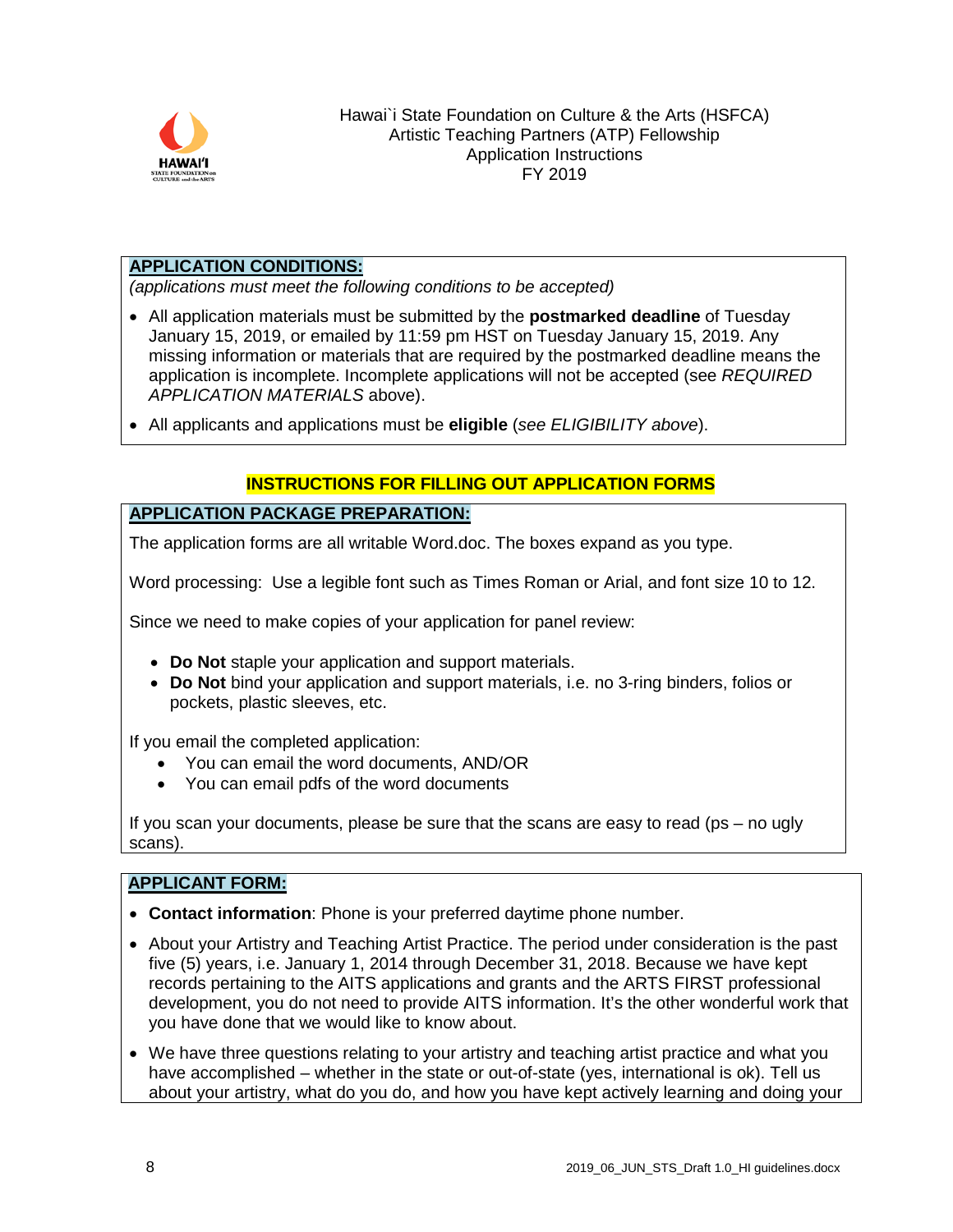

art form. Tell us what you have done to keep actively learning and doing your teaching artist practice.

- You may attach a Resume or CV for the period that this covers, i.e. January 1, 2014 through December 31, 2018. It may be a word document or a pdf document.
- **1. Tell us about your artistry**. The panelists would like to know what your art form is and how you do it. Estimate how much % time you spend on just your artistic practice.
- **2a.** Briefly describe what you have done to **keep active with your artistry** (e.g. attended workshops and classes in your art form, performed, exhibited, created; have you learned new techniques, processes? what have you performed, exhibited, created?)
- **2b. List** these workshops, classes, performances, exhibits etc.
- **3a.** Briefly describe what you have done to **keep active with your teaching artist practice** (e.g. attended professional development teaching artist workshops and classes, receive training in specific teaching artist methods, taught as a teaching artist in professional development for classroom teachers, education administrators or teaching artists, etc.; have you trained in a new or different arts education method? learned new techniques? have you done other arts residencies, in-school or out-of-school? have you done arts education presentations, been an instructor or trainer, been a mentor in other arts education venues? Who were they for or Why?
- **3b. List** the professional development workshops, classes, trainings, etc.
- We are not asking for any work samples. You already did that when you applied to be an Artistic Teaching Partner. However, you may include a compelling photo (one page pdf, color) of you in action (e.g. performing) or of your art work, if this will help the panelists better appreciate your application. Be selective.
- **4. Optional.** IF you are including a **photo**, indicate Yes or No. Identify it, i.e. tell us what it is about in relation to your artistry or teaching artist practice.
- We have two questions for you to **share your thoughts about your future**:
- **5.** How do you think you might use the fellowship?
- **6.** What are your artistic and/or teaching artist goals for the future?

# **CERTIFICATION FORM:**

- Each Applicant must submit this form.
- Esignatures or pdfs of signed Certification Signature Forms are acceptable.

# **LETTER OF REFERENCE FORM:**

• Use the Letter of Reference Form.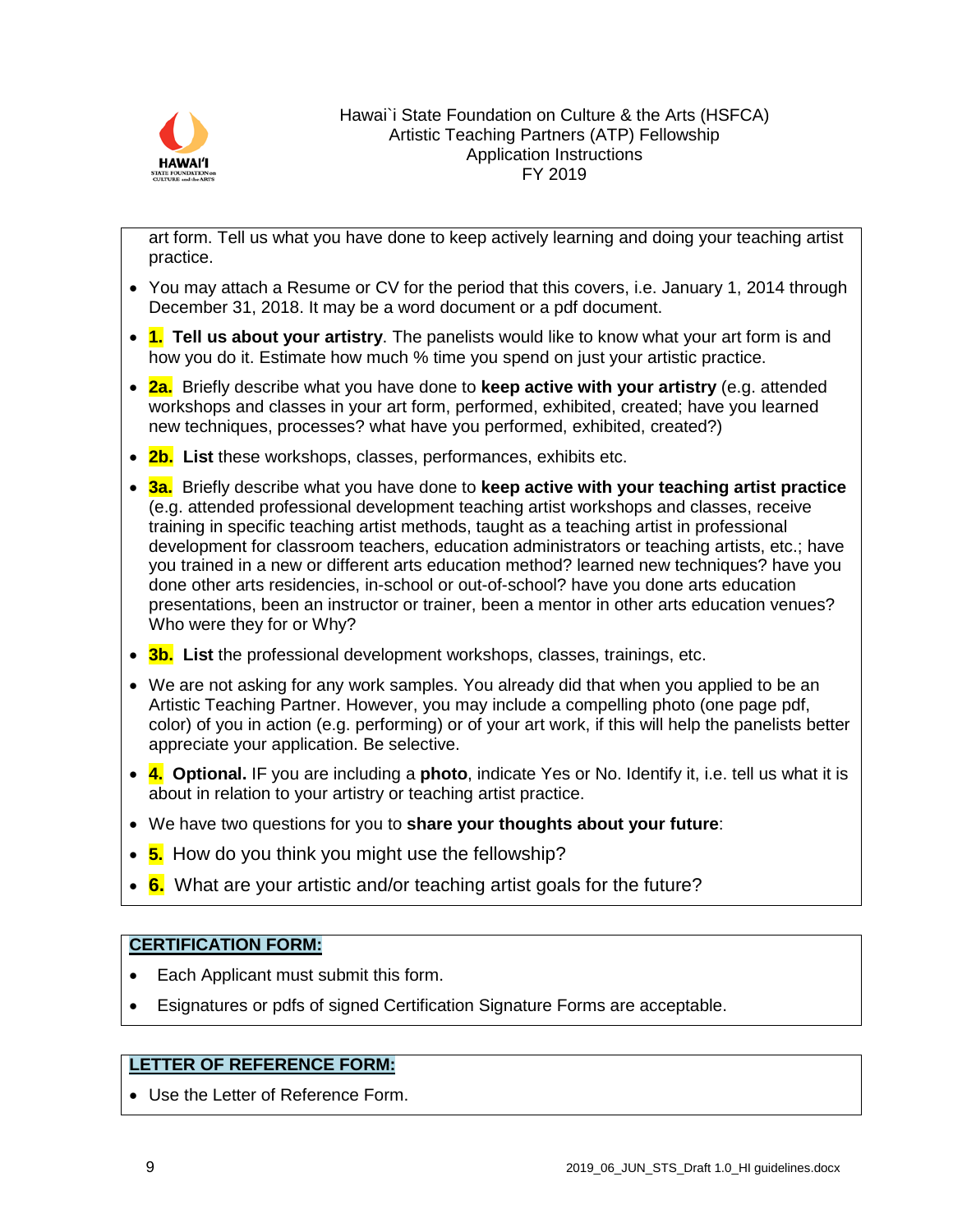

- Letter of Reference should be written and signed by someone who can speak to the individual's artistry and artistic accomplishments; teaching artistry and accomplishments – particularly during the period of January 1, 2014 through December 31, 2018.
- Letter of Reference Form from someone in your arts organization or school is ok.
- **Do Not** ask family members to write you a Letter of Reference.
- Letter of Reference from current HSFCA employees, contracted Staff or Commissioners **are prohibited and will not be accepted**.
- Letter of Reference Form may be submitted by the Applicant or by the Applicant's referee. Letter of Reference Form that is submitted separately must still meet the application due date and time.

# **ADDITIONAL INFORMATION**

#### **ATP RESPONSIBILITIES:**

- Fellowship payments must be in compliance with State procurement procedures. Therefore, fellowship recipients must be compliant with all of their tax obligations (i.e. federal and state income taxes, state general excise tax).
- Participate in a public presentation. (see next section on HSFCA RESPONSIBILITIES)
- We recommend that grantees thank their own legislators for the public funding support with a letter, or email or personal visit.

#### Public Information and Credits

- For printed materials, such as flyers and playbills, the HSFCA logo is to be used.
- Required language for credits & acknowledgements *"This program is supported in part by the State Foundation on Culture and the Arts through appropriations from the Legislature of the State of Hawai`i."*

#### **HSFCA RESPONSIBILITIES:**

- The fellowship is dependent upon availability of funds.
- HSFCA reserves the right to limit the number of fellowships and the dollar amount of the fellowship.
- HSFCA reserves the right to continue or discontinue a fellowship.
- HSFCA may sponsor a public presentation format at the Hawai`i State Art Museum, so that Artistic Teaching Partners Fellows may present all together.

#### **HOW APPLICATIONS ARE REVIEWED AND EVALUATED:**

**Receiving and Processing Applications**